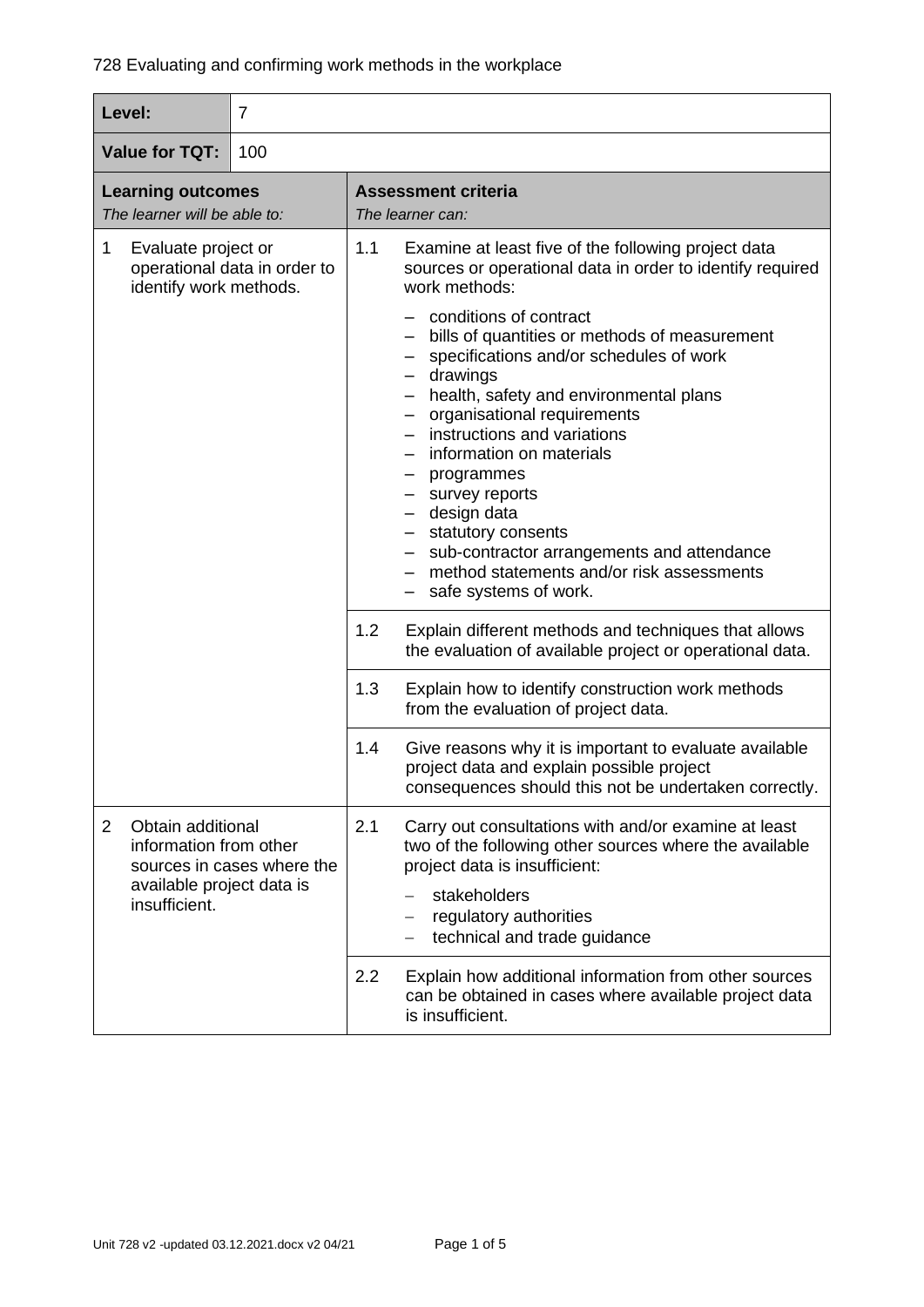728 Evaluating and confirming work methods in the workplace

| <b>Learning outcomes</b><br>The learner will be able to:                                                                                                        | <b>Assessment criteria</b><br>The learner can:                                                                                                                                                                                                                                                                                                                                                                                                                                                                                                                                             |  |
|-----------------------------------------------------------------------------------------------------------------------------------------------------------------|--------------------------------------------------------------------------------------------------------------------------------------------------------------------------------------------------------------------------------------------------------------------------------------------------------------------------------------------------------------------------------------------------------------------------------------------------------------------------------------------------------------------------------------------------------------------------------------------|--|
| 3<br>Identify work methods<br>which will make the best<br>use of resources and<br>materials and meets<br>project and current<br>organisational<br>requirements. | 3.1<br>Establish and record a range of work methods which<br>will make best use of resources and materials which<br>meet project and current organisational requirements<br>from at least two of the following information sources:<br>current organisational requirements, Codes of<br>Practice and official guidance<br>investigative research<br>$\overline{\phantom{m}}$<br>technical and trade guidance.<br>building regulations and/or standards<br>$\overline{\phantom{m}}$<br>surveys and reports                                                                                  |  |
|                                                                                                                                                                 | 3.2<br>Explain different ways that allow comprehensive<br>identification of work methods from possible<br>information sources and will make the best use of<br>resources and materials for projects.                                                                                                                                                                                                                                                                                                                                                                                       |  |
|                                                                                                                                                                 | 3.3<br>Explain how to identify work methods from evaluating<br>organisational requirements, including but not limited<br>to: investigative research, technical and trade<br>guidance, codes of practice and official guidance<br>which will make the best use of resources and<br>materials in relation to:<br>sequencing and integration<br>organisation of resources<br>techniques<br>$\overline{\phantom{a}}$<br>use of temporary works<br>$\overline{\phantom{a}}$<br>modern methods of construction<br>preparatory systems<br>adoption of new materials<br>application of new skills. |  |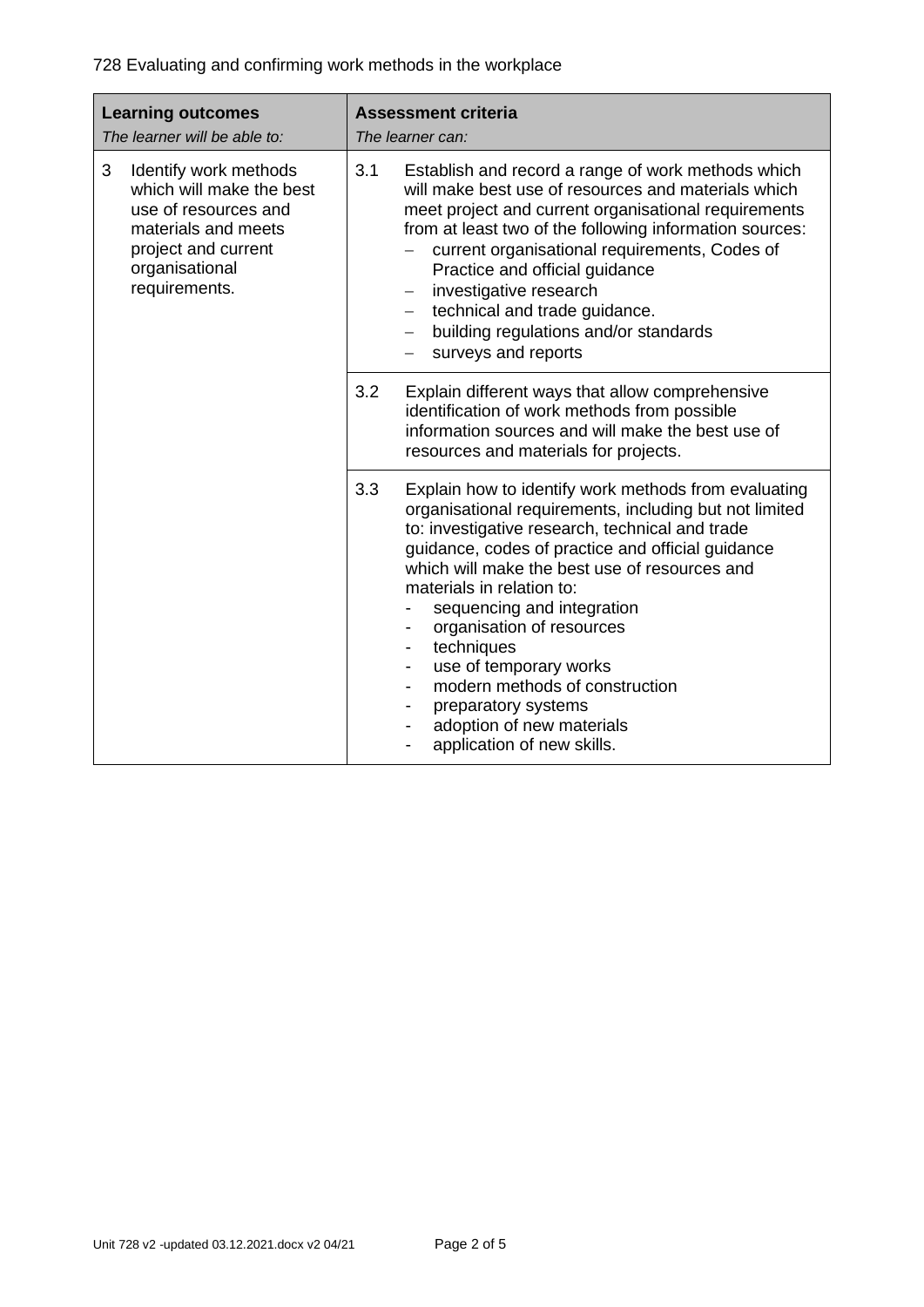728 Evaluating and confirming work methods in the workplace

| <b>Learning outcomes</b><br>The learner will be able to: |                                                                                                                                    |     | <b>Assessment criteria</b><br>The learner can:                                                                                                                                                                                                                                                                                                                                                                                                                                                                                                                                                                                            |
|----------------------------------------------------------|------------------------------------------------------------------------------------------------------------------------------------|-----|-------------------------------------------------------------------------------------------------------------------------------------------------------------------------------------------------------------------------------------------------------------------------------------------------------------------------------------------------------------------------------------------------------------------------------------------------------------------------------------------------------------------------------------------------------------------------------------------------------------------------------------------|
| 4                                                        | Evaluate identified work<br>methods against technical,<br>environmental and project<br>criteria and select<br>appropriate methods. | 4.1 | Examine and record identified work methods using at<br>least six of the following technical, environmental and<br>project criteria and select the most suitable:<br>materials performance and availability<br>health, safety, welfare and wellbeing<br>fire safety<br>access<br>plant, equipment or machinery performance and<br>availability<br>resources<br>- traffic management<br>- environmental issues<br>- cost benefits<br>current organisational requirements, Codes of<br>Practice and official guidance<br>stakeholder needs<br>contract requirements in terms of time and quantity<br>- waste management<br>- sustainability. |
|                                                          |                                                                                                                                    | 4.2 | Determine work methods for a range of projects, and<br>activities that will meet programme requirements.                                                                                                                                                                                                                                                                                                                                                                                                                                                                                                                                  |
|                                                          |                                                                                                                                    | 4.3 | Explain different ways and techniques of evaluating<br>identified work methods against relevant technical,<br>environmental and project criteria to select the best or<br>appropriate method.                                                                                                                                                                                                                                                                                                                                                                                                                                             |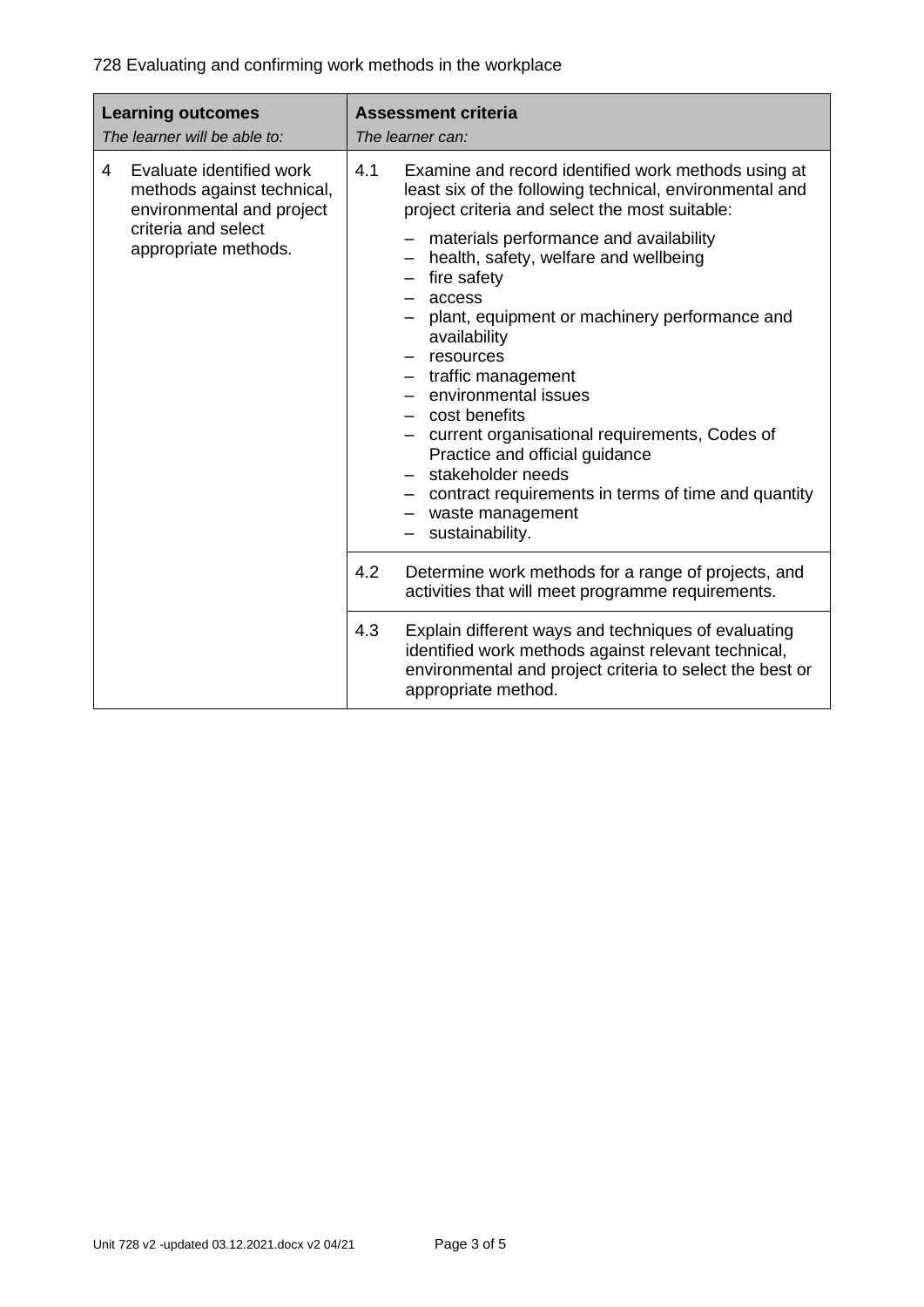728 Evaluating and confirming work methods in the workplace

| <b>Learning outcomes</b><br>The learner will be able to:                               | <b>Assessment criteria</b><br>The learner can:                                                                                                                                                                                                                                  |  |
|----------------------------------------------------------------------------------------|---------------------------------------------------------------------------------------------------------------------------------------------------------------------------------------------------------------------------------------------------------------------------------|--|
| Ensure method statements<br>5<br>and risk assessments are<br>current, accurate, agreed | 5.1<br>Produce method statements and risk assessments for<br>a range of projects, activities or operations where<br>required.                                                                                                                                                   |  |
| and acceptable to all<br>stakeholders.                                                 | 5.2<br>Confirm that method statements and risk assessments<br>are current, accurate, agreed and acceptable to all<br>stakeholders.                                                                                                                                              |  |
|                                                                                        | 5.3<br>Explain suitable methods that ensure method<br>statements and risk assessments derived from the<br>selected work methods are current, accurate, clear and<br>concise.                                                                                                    |  |
|                                                                                        | 5.4<br>Explain possible procedures that ensure that method<br>statements and risk assessments are acceptable to all<br>stakeholders.                                                                                                                                            |  |
|                                                                                        | 5.5<br>Give reasons for the need to ensure that selected work<br>methods, method statements and risk assessments<br>are acceptable to all stakeholders.                                                                                                                         |  |
| 6<br>Recommend and promote<br>the selected work method<br>for the project.             | 6.1<br>Present the chosen work method to at least two of the<br>following stakeholders and record the outcomes:<br>the client, customer or their representative<br>contractors<br>consultants<br>designers<br>sub-contractors<br>suppliers<br>workforce<br>internal management. |  |
|                                                                                        | 6.2<br>Explain the different ways and techniques of<br>recommending work methods to stakeholders.                                                                                                                                                                               |  |
|                                                                                        | 6.3<br>Explain the potential risks of works impacting on the<br>cultural significance of the historic environment.                                                                                                                                                              |  |
|                                                                                        | 6.4<br>Explain the specific requirements for buildings and<br>structures of traditional (pre 1919) construction or of<br>architectural, historical or archaeological significance.                                                                                              |  |